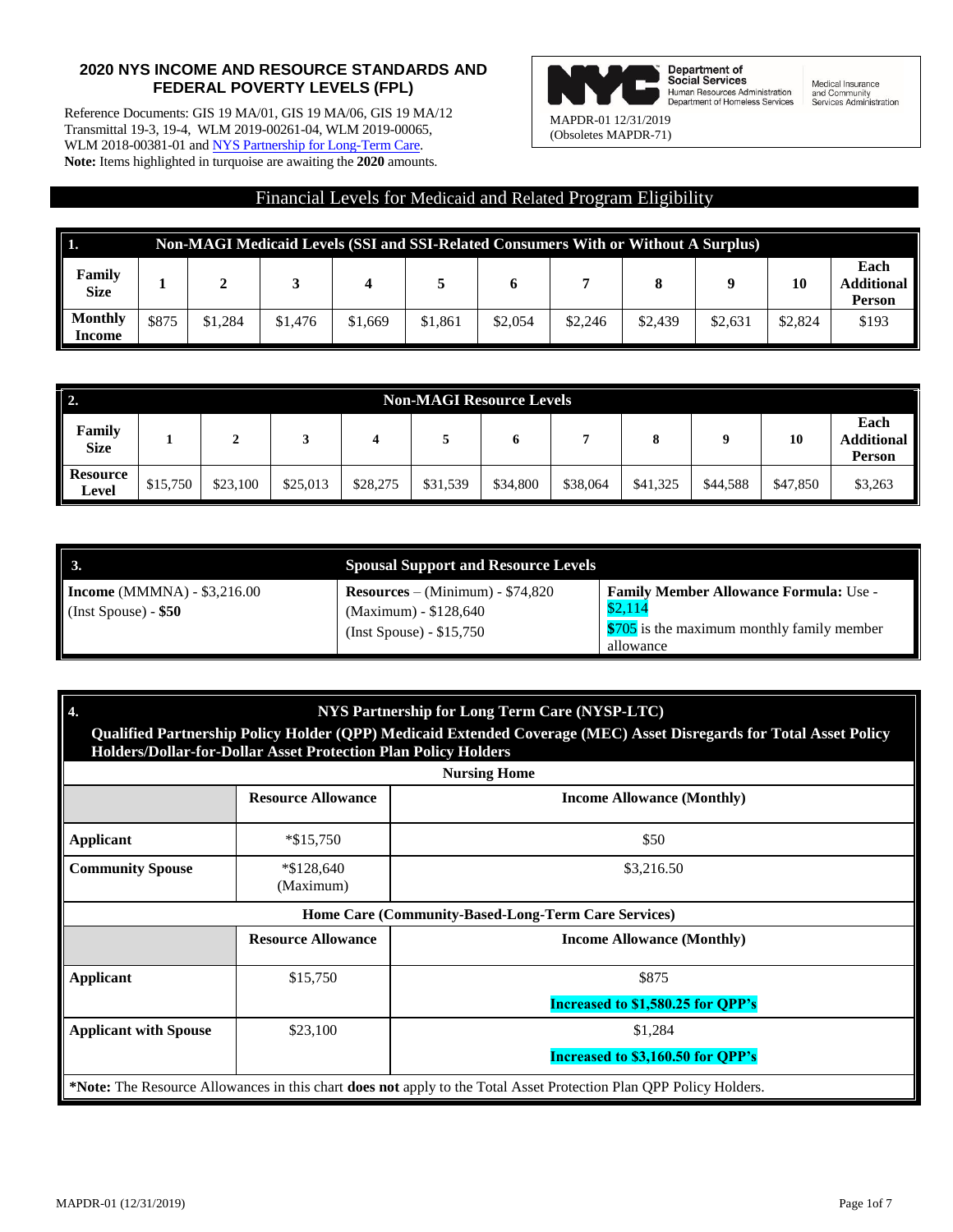| 5.<br><b>MBI-WPD</b> (Persons 16-64) |          |          |  |  |  |  |  |  |  |  |
|--------------------------------------|----------|----------|--|--|--|--|--|--|--|--|
| <b>Family Size</b>                   |          |          |  |  |  |  |  |  |  |  |
| <b>Monthly Income</b><br>250% FPL    | \$2,603  | \$3,523  |  |  |  |  |  |  |  |  |
| <b>Resources</b>                     | \$20,000 | \$30,000 |  |  |  |  |  |  |  |  |

| <b>6.</b><br><b>Family Planning Benefit Program Income Levels (No Resource Test)</b> |         |         |         |         |         |         |       |  |  |  |  |
|--------------------------------------------------------------------------------------|---------|---------|---------|---------|---------|---------|-------|--|--|--|--|
| Each<br><b>Additional</b><br><b>Family Size</b><br>h<br><b>Person</b>                |         |         |         |         |         |         |       |  |  |  |  |
| FPBP 223% FPL<br>(Child Bearing)<br>Age)                                             | \$2,322 | \$3,143 | \$3,964 | \$4,786 | \$5,607 | \$6,428 | \$822 |  |  |  |  |

**Note**: FPBP eligibility is to be determined using only the applicant's income. The applicant's income is then compared to 223% of the federal poverty level for the appropriate family size. Family size continues to be determined using legal responsibility.

**(Remainder of page left blank intentionally)**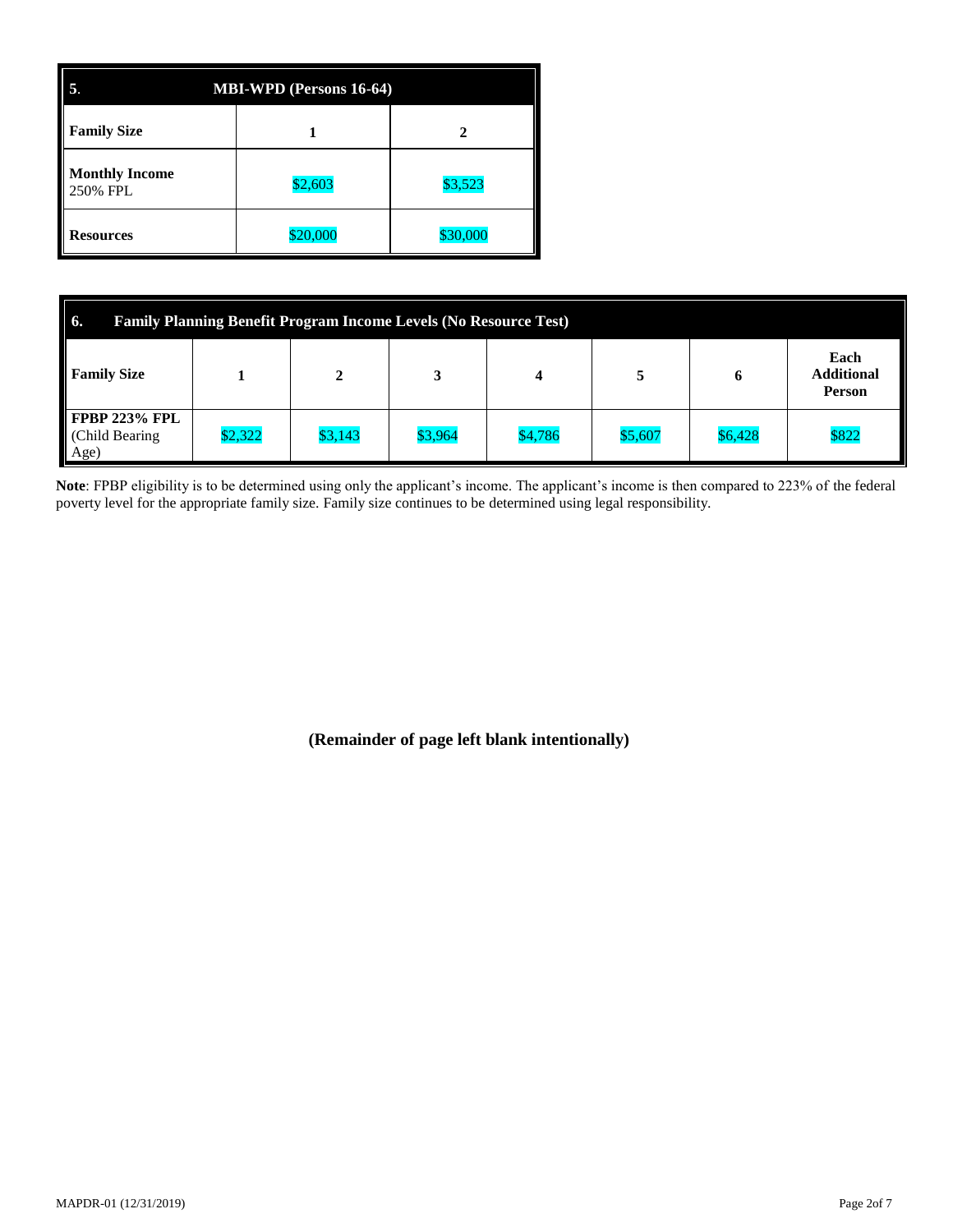| 7.                                   | <b>Medicare Savings Program (Buy-In)</b> |                              |                                     | <b>Other Important Figures</b><br>8.                                                                                                                                                                                                                                                                                                                                                                                                                                                                                                                                                                                                                                                                                                                                                                                                                                                                   |              |              |  |  |  |
|--------------------------------------|------------------------------------------|------------------------------|-------------------------------------|--------------------------------------------------------------------------------------------------------------------------------------------------------------------------------------------------------------------------------------------------------------------------------------------------------------------------------------------------------------------------------------------------------------------------------------------------------------------------------------------------------------------------------------------------------------------------------------------------------------------------------------------------------------------------------------------------------------------------------------------------------------------------------------------------------------------------------------------------------------------------------------------------------|--------------|--------------|--|--|--|
|                                      |                                          | <b>Income</b><br>Family of 1 | Family                              | Medicare Part A Premium: \$252.00 (30-39 Quarters)                                                                                                                                                                                                                                                                                                                                                                                                                                                                                                                                                                                                                                                                                                                                                                                                                                                     |              |              |  |  |  |
|                                      |                                          |                              | of 2                                | \$458.00 (Less than 30 Quarters)                                                                                                                                                                                                                                                                                                                                                                                                                                                                                                                                                                                                                                                                                                                                                                                                                                                                       |              |              |  |  |  |
|                                      | Annual                                   | \$12,490                     | \$16,910                            | Medicare Part B Premium: (Rates based upon 2018 income tax filings)                                                                                                                                                                                                                                                                                                                                                                                                                                                                                                                                                                                                                                                                                                                                                                                                                                    |              |              |  |  |  |
|                                      |                                          |                              |                                     | • The Cost of Living adjustment (COLA) for Social Security will be 1.6%<br>percent for 2020.                                                                                                                                                                                                                                                                                                                                                                                                                                                                                                                                                                                                                                                                                                                                                                                                           |              |              |  |  |  |
| <b>QMB</b><br>100% FPL               | <b>Monthly</b>                           | \$1,041                      | \$1,410                             | • The standard monthly premium for Medicare Part B enrollees is \$144.60 for<br>2020. Most Medicare beneficiaries will pay this amount. The standard<br>Medicare Part B \$144.60 monthly premium is for beneficiaries with income<br>less than or equal to \$85,000. Due to the SSA 1.6% COLA, some<br>beneficiaries who were held harmless against Part B premium increases in<br>2019 will pay the full monthly premium of \$144.60 in 2020. This is because<br>the increase in their Social Security benefits will be greater than or equal to<br>the increase in their Part B premium.<br>Under federal law commonly known as the "hold harmless" provision,<br>Medicare Part B premiums cannot raise more than the COLA in any year for<br>most consumers. However, this provision does not apply to the consumers<br>listed below. Their Part B premium increased is currently \$144.60 in 2020. |              |              |  |  |  |
|                                      |                                          |                              |                                     |                                                                                                                                                                                                                                                                                                                                                                                                                                                                                                                                                                                                                                                                                                                                                                                                                                                                                                        |              |              |  |  |  |
|                                      |                                          |                              |                                     | • Beneficiaries who do not receive Social Security benefits;                                                                                                                                                                                                                                                                                                                                                                                                                                                                                                                                                                                                                                                                                                                                                                                                                                           |              |              |  |  |  |
|                                      |                                          |                              |                                     | • Individuals who are directly billed for the Part B premium;                                                                                                                                                                                                                                                                                                                                                                                                                                                                                                                                                                                                                                                                                                                                                                                                                                          |              |              |  |  |  |
|                                      |                                          |                              |                                     | • New Medicare Part B beneficiaries;                                                                                                                                                                                                                                                                                                                                                                                                                                                                                                                                                                                                                                                                                                                                                                                                                                                                   |              |              |  |  |  |
|                                      |                                          |                              |                                     | • Individuals who have Medicare and Medicaid, and Medicaid pays the<br>premiums; and                                                                                                                                                                                                                                                                                                                                                                                                                                                                                                                                                                                                                                                                                                                                                                                                                   |              |              |  |  |  |
|                                      |                                          |                              |                                     | · Individuals who pay an Income-Related Monthly Adjustment Amount<br>(IRMAA).                                                                                                                                                                                                                                                                                                                                                                                                                                                                                                                                                                                                                                                                                                                                                                                                                          |              |              |  |  |  |
|                                      |                                          |                              |                                     | Standard Allocation: From non-SSI-related parent to non-SSI- related child<br>\$409                                                                                                                                                                                                                                                                                                                                                                                                                                                                                                                                                                                                                                                                                                                                                                                                                    |              |              |  |  |  |
|                                      |                                          |                              |                                     | PASS-THROUGH FACTORS: .970 and.150                                                                                                                                                                                                                                                                                                                                                                                                                                                                                                                                                                                                                                                                                                                                                                                                                                                                     |              |              |  |  |  |
|                                      |                                          |                              |                                     | Note: Budgets with a "From" date of January 1, 2020, or later, that utilize a<br>Federal Poverty Level (FPL) must be calculated with the 2019 Social Security<br>benefit amount and Medicare Part B premium amount until the 2020 FPLs are<br>available on MBL. The 2019 Social Security amounts and Part B premium must<br>be used until Phase Two of the Mass Re-budgeting.                                                                                                                                                                                                                                                                                                                                                                                                                                                                                                                          |              |              |  |  |  |
| <b>SLIMB</b>                         | <b>Annual</b>                            | \$14,988                     | \$20,292                            | <b>Family Size</b>                                                                                                                                                                                                                                                                                                                                                                                                                                                                                                                                                                                                                                                                                                                                                                                                                                                                                     | $\mathbf{1}$ | $\mathbf{2}$ |  |  |  |
| 120% FPL                             | <b>Monthly</b>                           | \$1,249                      | \$1,691                             | <b>COBRA</b> (100% FPL)                                                                                                                                                                                                                                                                                                                                                                                                                                                                                                                                                                                                                                                                                                                                                                                                                                                                                | \$1,041      | \$1,410      |  |  |  |
| $QI-1$<br>135% FPL                   | <b>Annual</b>                            | \$16,862                     | \$22,829                            | <b>AIDS Health Ins. Program (AHIP)</b><br>$(185\%$ FPL)                                                                                                                                                                                                                                                                                                                                                                                                                                                                                                                                                                                                                                                                                                                                                                                                                                                | \$1,926      | \$2,607      |  |  |  |
|                                      | <b>Monthly</b>                           | \$1,406                      | \$1,903                             | <b>QWDI</b> (200% FPL)                                                                                                                                                                                                                                                                                                                                                                                                                                                                                                                                                                                                                                                                                                                                                                                                                                                                                 | \$2,082      | \$2,819      |  |  |  |
| NO RESOURCE TEST FOR ANY MSP PROGRAM |                                          |                              | <b>COBRA, QWDI (Resource Level)</b> | \$4,000                                                                                                                                                                                                                                                                                                                                                                                                                                                                                                                                                                                                                                                                                                                                                                                                                                                                                                | \$6,000      |              |  |  |  |
|                                      |                                          |                              |                                     | Pickle/DAC/SSI (Resource Level)                                                                                                                                                                                                                                                                                                                                                                                                                                                                                                                                                                                                                                                                                                                                                                                                                                                                        | \$2,000      | \$3,000      |  |  |  |

## **(Remainder of page left blank intentionally)**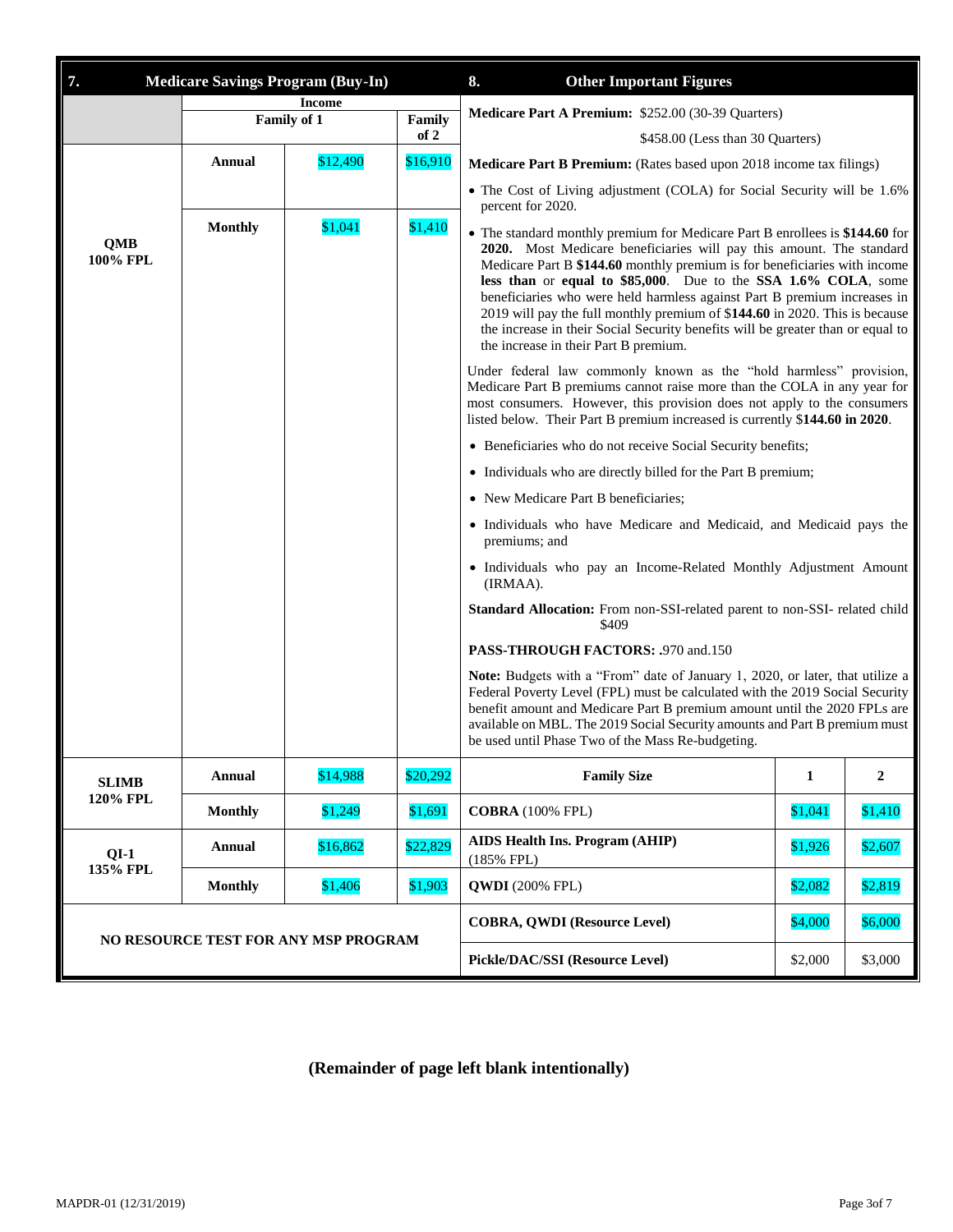| Monthly Regional Nursing Home Rates (Use the rate for the region in which the facility is located)<br>9.                                                                                           |                                                                                                             |
|----------------------------------------------------------------------------------------------------------------------------------------------------------------------------------------------------|-------------------------------------------------------------------------------------------------------------|
| NEW YORK CITY (All boroughs) - \$12, 419                                                                                                                                                           | LONG ISLAND - \$13,407 Nassau, Suffolk                                                                      |
| NORTHEASTERN - \$11,280 Albany, Clinton, Columbia, Delaware,<br>Essex, Franklin, Fulton, Greene, Hamilton, Montgomery, Otsego,<br>Rensselaer, Saratoga, Schenectady, Schoharie, Warren, Washington | <b>NORTHERN METROPOLITAN - \$12,636 Duchess, Orange,</b><br>Putnam, Rockland, Sullivan, Ulster, Westchester |
| WESTERN - \$10,556 Allegany, Cattaraugus, Chautauqua, Erie, Genesee,<br>Niagara, Orleans, Wyoming                                                                                                  | ROCHESTER - \$12,342 Chemung, Livingston,<br>Monroe,<br>Ontario, Schuvler, Seneca, Steuben, Wayne, Yates    |
| CENTRAL - \$10,068 Broome, Cayuga, Chenango, Cortland, Herkimer, Jefferson, Lewis, Madison, Oneida, Onondaga, Oswego,<br><b>St. Lawrence, Tioga, Tompkins</b>                                      |                                                                                                             |

| 10. Fair Market Regional Rates (Averages) / Special Standards for Housing Expenses                        |                                                         |  |  |  |  |  |  |
|-----------------------------------------------------------------------------------------------------------|---------------------------------------------------------|--|--|--|--|--|--|
| NEW YORK CITY (All boroughs) (Shelter = $59$ ) - \$1451                                                   | <b>LONG ISLAND</b> (Shelter = $60$ ) - \$1361           |  |  |  |  |  |  |
| <b>NORTHEASTERN</b> (Shelter = $54$ ) - \$483                                                             | <b>NORTHERN METROPOLITAN</b> (Shelter = $58$ ) - \$1032 |  |  |  |  |  |  |
| <b>WESTERN</b> (Shelter = $57$ ) - \$386                                                                  | <b>ROCHESTER</b> (Shelter = $56$ ) - \$444              |  |  |  |  |  |  |
| <b>CENTRAL</b> (Shelter = 55) - $$436$                                                                    |                                                         |  |  |  |  |  |  |
| <b>CONGREGATE CARE LEVEL III</b> - $(42 +$ Regional Rate for County- Shelter = $63$ ) - \$1,863 - \$2,928 |                                                         |  |  |  |  |  |  |

**In determining the community resource allowance on and after January 1, 2016, the community spouse is permitted to retain resources in an amount equal to the greater of the following: \$74,820 or the amount of the spousal share up to \$128,640. The spousal share is the amount equal to one-half of the total value of the countable resources of the couple as of the beginning of the most recent continuous period of institutionalization of the institutionalized spouse. The look-back period is anchored in the month the A/R is both institutionalized and applying for MA.**

**(Remainder of page left blank intentionally)**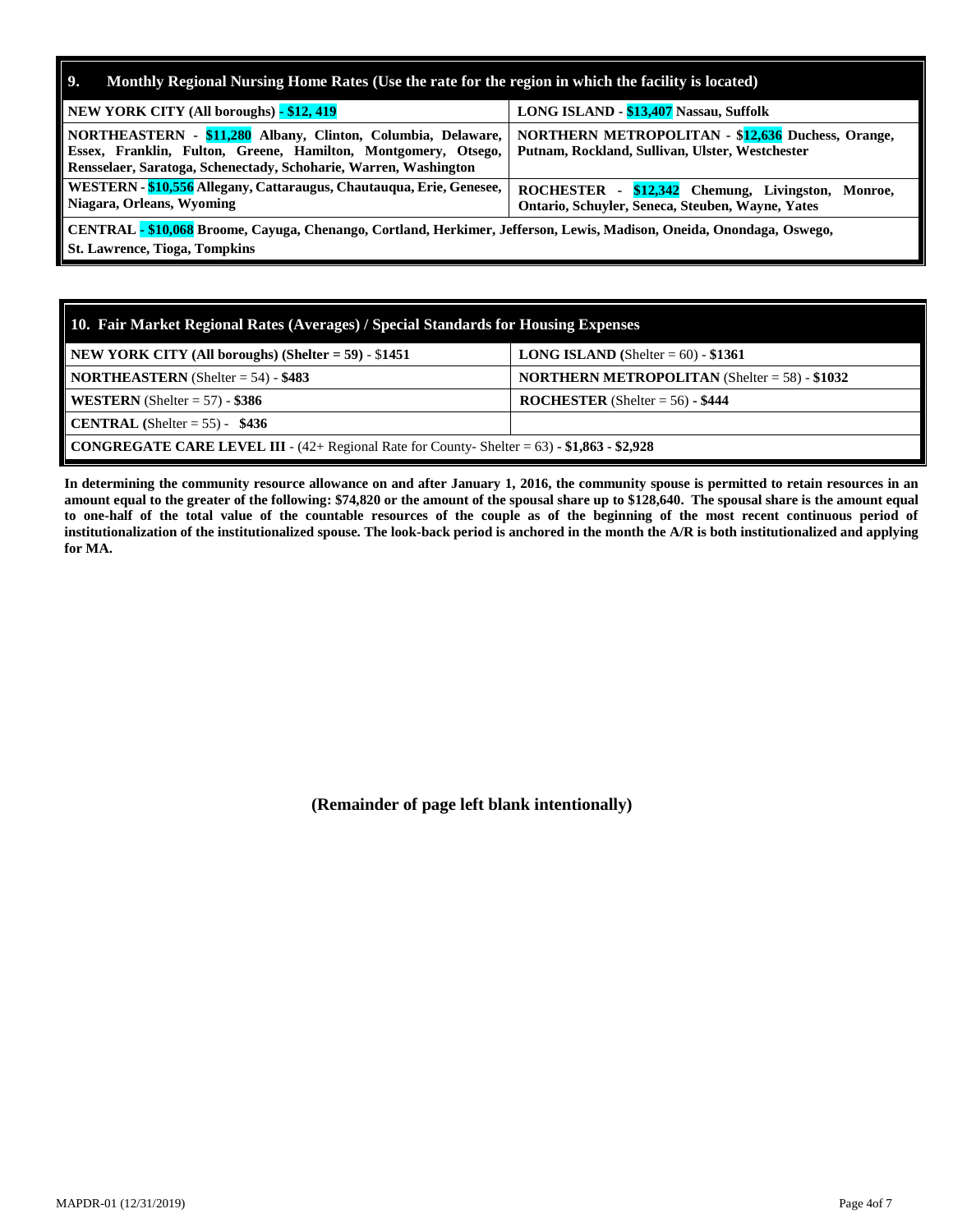| 11<br><b>MAGI Levels for Medicaid and Related Program Eligibility</b>       |         |                |         |         |         |         |         |         |                  |         |                         |
|-----------------------------------------------------------------------------|---------|----------------|---------|---------|---------|---------|---------|---------|------------------|---------|-------------------------|
| <b>Family Size</b>                                                          | 1       | $\overline{2}$ | 3       | 4       | 5       | 6       | 7       | 8       | $\boldsymbol{9}$ | 10      | Each<br>Add'l<br>Person |
| <b>Pregnant Women and</b><br><b>Infants Under Age 1</b><br>(223% FPL)       | \$2,322 | \$3,143        | \$3,964 | \$4,786 | \$5,607 | \$6,428 | \$7,250 | \$8,071 | \$8,893          | \$9,714 | \$822                   |
| <b>Infants Under Age 1</b><br>223% FPL                                      | \$2,322 | \$3,143        | \$3,964 | \$4,786 | \$5,607 | \$6,428 | \$7,250 | \$8,071 | \$8,893          | \$9,714 | \$822                   |
| <b>Children Age 1-5</b><br>154% FPL                                         | \$1,603 | \$2,171        | \$2,738 | \$3,305 | \$3,872 | \$4,440 | \$5,007 | \$5,574 | \$6,141          | \$6,708 | \$568                   |
| Children Age 6 -19<br>110% FPL                                              | \$1,145 | \$1,551        | \$1,956 | \$2,361 | \$2,766 | \$3,171 | \$3,576 | \$3,982 | \$4,387          | \$4,792 | \$406                   |
| Children Age 6-19<br>(Expanded - 154% FPL)                                  | \$1,603 | \$2,171        | \$2,738 | \$3,305 | \$3,872 | \$4,440 | \$5,007 | \$5,574 | \$6,141          | \$6,708 | \$568                   |
| <b>Parents and Caretaker</b><br><b>Relatives</b><br>138% FPL                | \$1,437 | \$1,945        | \$2,453 | \$2,962 | \$3,470 | \$3,978 | \$4,487 | \$4,995 | \$5,503          | \$6,012 | \$509                   |
| 19 and 20 Year Olds<br><b>Living with Parents</b><br>138% FPL               | \$1,437 | \$1,945        | \$2,453 | \$2,962 | \$3,470 | \$3,978 | \$4,487 | \$4,995 | \$5,503          | \$6.012 | \$509                   |
| 19 and 20 Year Olds<br><b>Living with Parents</b><br>(Expanded - 155% FPL)  | \$1,614 | \$2,185        | \$2,756 | \$3,327 | \$3,897 | \$4.468 | \$5,039 | \$5,610 | \$6,181          | \$6,752 | \$571                   |
| S/CCs and 19 and 20<br><b>Year Olds Living Alone</b><br>$(100\%$ FPL)       | \$1,041 | \$1.410        | \$1,778 | \$2,146 | \$2,515 | \$2,883 | \$3.251 | \$3.620 | \$3,988          | \$4.356 | \$369                   |
| S/CCs and 19 and 20<br><b>Year Olds Living Alone</b><br>(Expanded 138% FPL) | \$1,437 | \$1.945        | \$2,453 | \$2,962 | \$3,470 | \$3.978 | \$4,487 | \$4.995 | \$5,503          | \$6.012 | \$509                   |
|                                                                             |         |                |         |         |         |         |         |         |                  |         |                         |

| 12.<br><b>Children's Medicaid Income Eligibility Levels</b>                             |                                                                                                           |         |         |         |         |         |         |         |       |  |  |
|-----------------------------------------------------------------------------------------|-----------------------------------------------------------------------------------------------------------|---------|---------|---------|---------|---------|---------|---------|-------|--|--|
| <b>Family Size</b>                                                                      | Each<br><b>Additional</b><br>5<br>$\overline{2}$<br>7<br>3<br>$\overline{\mathbf{4}}$<br>6<br>8<br>Person |         |         |         |         |         |         |         |       |  |  |
| Children Under 1<br>year; Pregnant<br>Women*                                            | \$2,322                                                                                                   | \$3,143 | \$3,964 | \$4,786 | \$5,607 | \$6,428 | \$7,250 | \$8,071 | \$822 |  |  |
| <b>Children 1-18 Years</b>                                                              | \$1,603                                                                                                   | \$2,171 | \$2,738 | \$3,305 | \$3,872 | \$4,440 | \$5,007 | \$5,574 | \$568 |  |  |
| <b>Note:</b> *Pregnant women household size calculation includes all expected children. |                                                                                                           |         |         |         |         |         |         |         |       |  |  |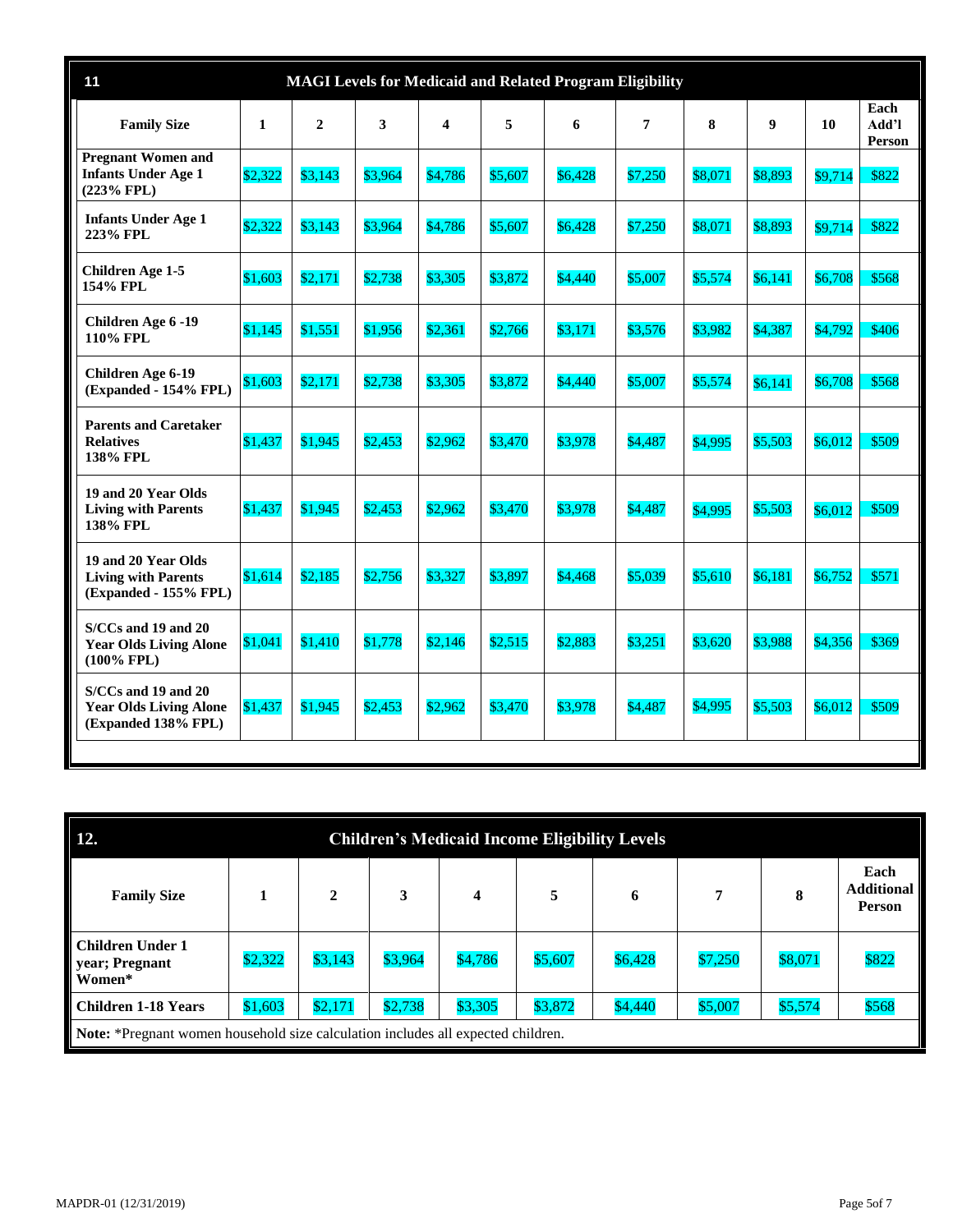| 13.<br>Child Health Plus Premium Levels – Monthly Income by Family Size (Children Under 19 Not Medicaid Eligible) |                 |                 |                 |                 |                  |                  |                                |  |  |  |
|-------------------------------------------------------------------------------------------------------------------|-----------------|-----------------|-----------------|-----------------|------------------|------------------|--------------------------------|--|--|--|
| <b>Premium Categories</b>                                                                                         | 1               | $\mathbf{2}$    | 3               | 4               | 5                | 6                | Each<br>Add'l<br><b>Person</b> |  |  |  |
| Free Insurance (under 222% FPL)                                                                                   | \$1,665         | \$2,254         | \$2,843         | \$3,433         | \$4,022          | \$4,611          | \$589                          |  |  |  |
| \$9 per child per month<br>(Max. \$27 per family) (222% - 249% FPL)                                               | \$2,311         | \$3,129         | \$3,947         | \$4,764         | \$5,582          | \$6,400          | \$818                          |  |  |  |
| \$15 per child per month<br>(Max \$45/family) (250% - 299% FPL)                                                   | \$2,603         | \$3,523         | \$4,444         | \$5,365         | \$6,286          | \$7,207          | \$921                          |  |  |  |
| \$30 per child per month<br>(Max. \$90 per family) (300% - 349% FPL)                                              | \$3,123         | \$4,228         | \$5,333         | \$6,438         | \$7,543          | \$8,648          | \$1,105                        |  |  |  |
| \$45 per child per month<br>(Max. \$135 per family) (350% - 399% FPL)                                             | \$3,643         | \$4,933         | \$6,222         | \$7,511         | \$8,800          | \$10,089         | \$1,290                        |  |  |  |
| \$60 per child per month<br>(Max. \$180 per family) (400% FPL)                                                    | \$4,164         | \$5,637         | \$7,110         | \$8,584         | \$10,057         | \$11,530         | \$1,474                        |  |  |  |
| <b>Full Premium</b> per child/month if <b>over 400%</b><br>FPL (Premium amount varies from plan to<br>plan)       | Over<br>\$4,165 | Over<br>\$5,638 | Over<br>\$7,111 | Over<br>\$8,585 | Over<br>\$10,058 | Over<br>\$11,531 | Over<br>1,445                  |  |  |  |
| Note: *Pregnant women count as two.                                                                               |                 |                 |                 |                 |                  |                  |                                |  |  |  |

| 14.<br><b>Disabled Adult Children (DAC) Levels</b> |                                  |            |  |  |  |
|----------------------------------------------------|----------------------------------|------------|--|--|--|
| <b>Living Arrangements</b>                         | <b>Shelter Types</b>             | Amount     |  |  |  |
|                                                    | 15                               | \$1,049.48 |  |  |  |
|                                                    | 28                               | \$1,011.48 |  |  |  |
|                                                    | 16                               | \$1,218.00 |  |  |  |
|                                                    | 29                               | \$1,188.00 |  |  |  |
|                                                    | 42                               | \$1,477.00 |  |  |  |
| 1 or 5                                             | Other than: 15, 16, 28, 29 or 42 | \$870.00   |  |  |  |
| 2                                                  | 15                               | \$2,098.96 |  |  |  |
| $\overline{2}$                                     | 28                               | \$2,022.96 |  |  |  |
| 2                                                  | 16                               | \$2,436.00 |  |  |  |
| 2                                                  | 29                               | \$2,376.00 |  |  |  |
| $\overline{2}$                                     | 42                               | \$2,954.00 |  |  |  |
| $2$ or $6$                                         | Other than: 15, 16, 28, 29 or 42 | \$1,279.00 |  |  |  |
| 3                                                  | All                              | \$1,011.48 |  |  |  |
| 4                                                  | All                              | \$1,049.48 |  |  |  |

| <b>Congregate Care Level I, II and III Levels</b><br>15.              |            |                       |
|-----------------------------------------------------------------------|------------|-----------------------|
| <b>Shelter Codes</b>                                                  | <b>PNA</b> | <b>Shelter Amount</b> |
| 15 - (NYC, Nassau, Suffolk, Westchester, Rockland Counties) Level I   | \$150.00   | \$899.48              |
| 16 - (NYC, Nassau, Suffolk, Westchester, Rockland Counties) Level II  | \$174.00   | \$1,044.00            |
| 28 - (Rest of State) Level I                                          | \$150.00   | \$861.48              |
| 29 - (Rest of State) Level II                                         | \$174.00   | \$1,014.00            |
| 42 - (NYC, Nassau, Suffolk, Westchester, Rockland Counties) Level III | \$207.00   | \$1,270.00            |
| 42 - (Rest of State) Level III                                        | \$207.00   | \$1,270.00            |